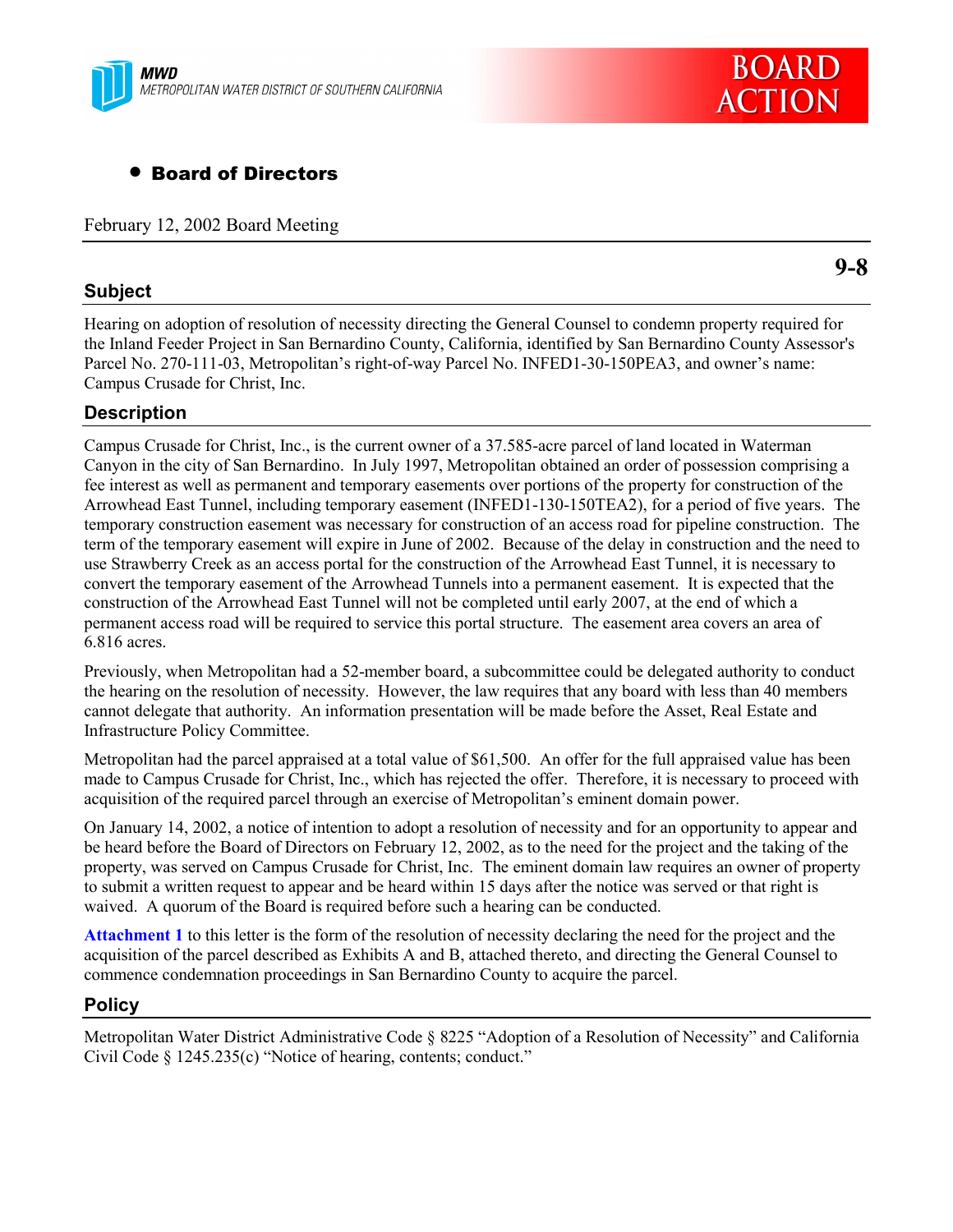# **California Environmental Quality Act (CEQA)**

CEQA determination for Option #1:

The environmental effects of the project were evaluated in the Inland Feeder Project Final Environmental Impact Report and Environmental Assessment (FEIR/EA), which was certified by the Board in February 1993. The Board also approved the Findings of Fact, the Mitigation Monitoring and Reporting Program, the Statement of Overriding Considerations, and the project. Subsequent to these actions, additional environmental documentation was prepared and certified to address modifications to the project, i.e., Addenda Nos. 1 through 6 and Supplemental EIR. The present proposed board action is solely based on condemning property for permanent easement and not on any changes to the project itself. Hence, the environmental documents and the previous actions taken by the Board fully comply with CEQA and the State CEQA Guidelines and, as such, no further CEQA documentation is necessary for the Board to act on the proposed action.

The CEQA determination is: Determine that the proposed action has been previously addressed in the 1993 certified FEIR/EA, along with the subsequent environmental documentation, and that no further environmental analysis or documentation is required.

CEQA determination for Option #2:

None required.

# **Board Options/Fiscal Impacts**

### **Option #1**

Adopt the CEQA determination and a resolution of necessity directing the General Counsel to condemn Metropolitan Parcel No. INFED1-30-150PEA3.

**Fiscal Impact:** \$61,500 or such sums as awarded by the court through the condemnation proceedings, plus interest and costs.

### **Option #2**

Do not adopt the resolution of necessity, which could stop construction of the Arrowhead East Tunnel. **Fiscal Impact:** Unknown

# **Staff Recommendation**

Option #1

1/16/2002 *Date*

*Ronald R. Gastelum Chief Executive Officer*

Uei I

*Roderick E. Walston*

1/17/2002 *Date*

*General Counsel*

**Attachment 1 – Resolution** 

BLA #1536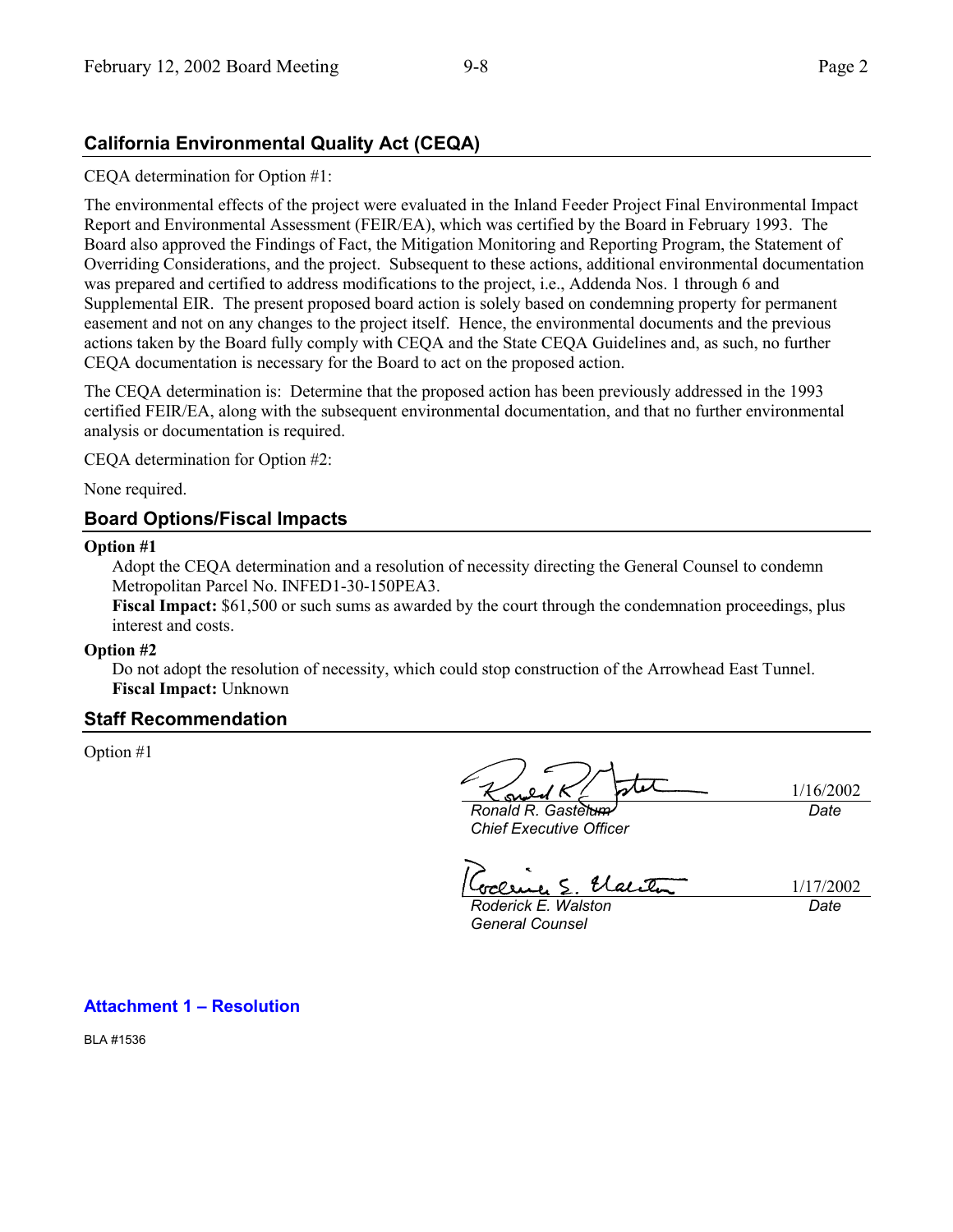### RESOLUTION

### A RESOLUTION OF THE BOARD OF DIRECTORS OF THE METROPOLITAN WATER DISTRICT OF SOUTHERN CALIFORNIA DIRECTING THE CONDEMNATION OF CERTAIN PROPERTY SITUATED IN THE COUNTY OF SAN BERNARJDINO (INLAND FEEDER PROJECT)

BE IT RESOLVED by the Board of Directors of the Metropolitan Water District of Southern California ("Metropolitan").

Section 1. Metropolitan's Board hereby finds and determines that the public interest and necessity require, for public use, the construction, operation and maintenance of water conveyance facilities ("Inland Feeder Project") in the county of San Bernardino for the transportation and distribution of water for use within Metropolitan's boundaries and that certain property situated in the county of San Bernardino is necessary therefor.

Section 2. The property to be acquired for the public use set forth in Section 1, above, consists of a parcel of land described in Exhibit A attached hereto and incorporated herein by reference and as shown on Exhibit B attached hereto and incorporated herein by reference. The property is not located within Metropolitan's boundaries.

Section 3. Metropolitan hereby declares its intention to acquire the property described in Exhibits A and B attached, by proceeding in eminent domain as authorized by the Metropolitan Water District Act (Stats. 1969, Ch. 209, as amended).

Section 4. Metropolitan hereby finds and determines that the proposed Project is planned or located in a manner that will be most compatible with the greater public good and the least private injury.

Section 5. Metropolitan's Board hereby finds and determines that the property described in Exhibits A and B attached hereto is necessary for the proposed project.

Section 6. Metropolitan's Board hereby finds and determines that the offers required by Government Code Section 7267.2 have been made to the owner of record of the property described in Exhibits A and B attached hereto.

Section 7. Metropolitan's general counsel is hereby directed to commence proceedings in the Superior Court of California, county of San Bernardino for the purpose of condemning and acquiring the property described in Exhibits A and B attached hereto, and to take such steps as may be necessary to secure orders of court permitting Metropolitan to take possession of the property described in Exhibits A and B attached hereto for the uses and purposes herein described. He is authorized to take such actions and steps as he deems necessary in connection with such proceedings, including the amending of the complaint to reduce the extent of the property to be acquired so as to reduce the compensation payable in the action, where such change could not substantially impair the construction and operation of said public works, and to incur expenses necessary and incidental to the action.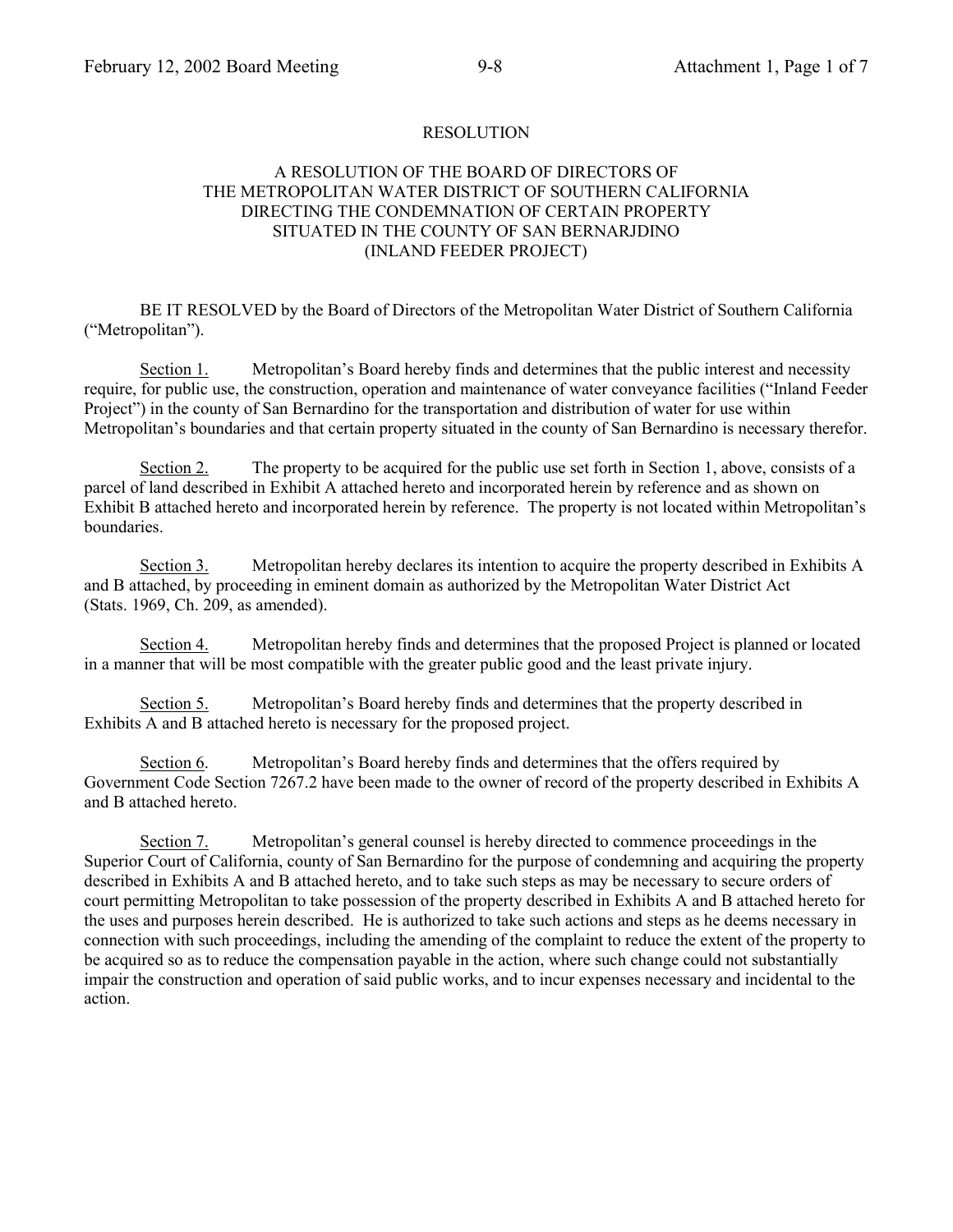I HEREBY CERTIFY that the foregoing resolution was adopted at a regular meeting of the Board of Directors of the Metropolitan Water District of Southern California held the 12<sup>th</sup> day of February, 2002, by a vote of two-thirds of all its members, and I further certify that the foregoing is a full, true and correct copy of the resolution.

> Executive Secretary The Metropolitan Water District Of Southern California

 $\mathcal{L}_\text{max}$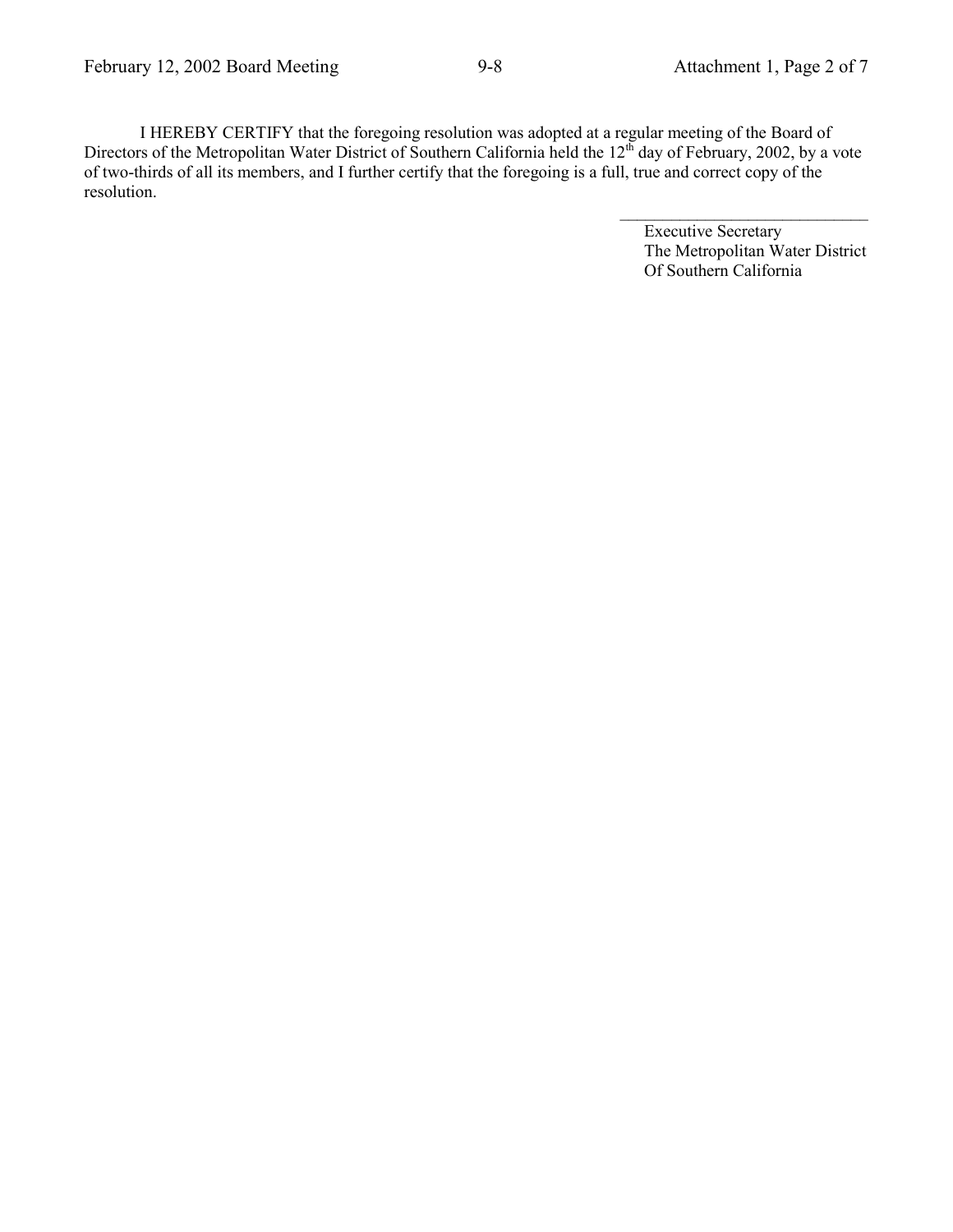# **EXHIBIT A**

INFED1-30-150PEA3

An exclusive permanent easement for road and access purposes commencing on the effective date of an order of possession, over, upon and across the property located in the county of San Bernardino, state of California, described herein as Parcel No. INFED1-30-150PEA3, and shown on Exhibit B attached hereto.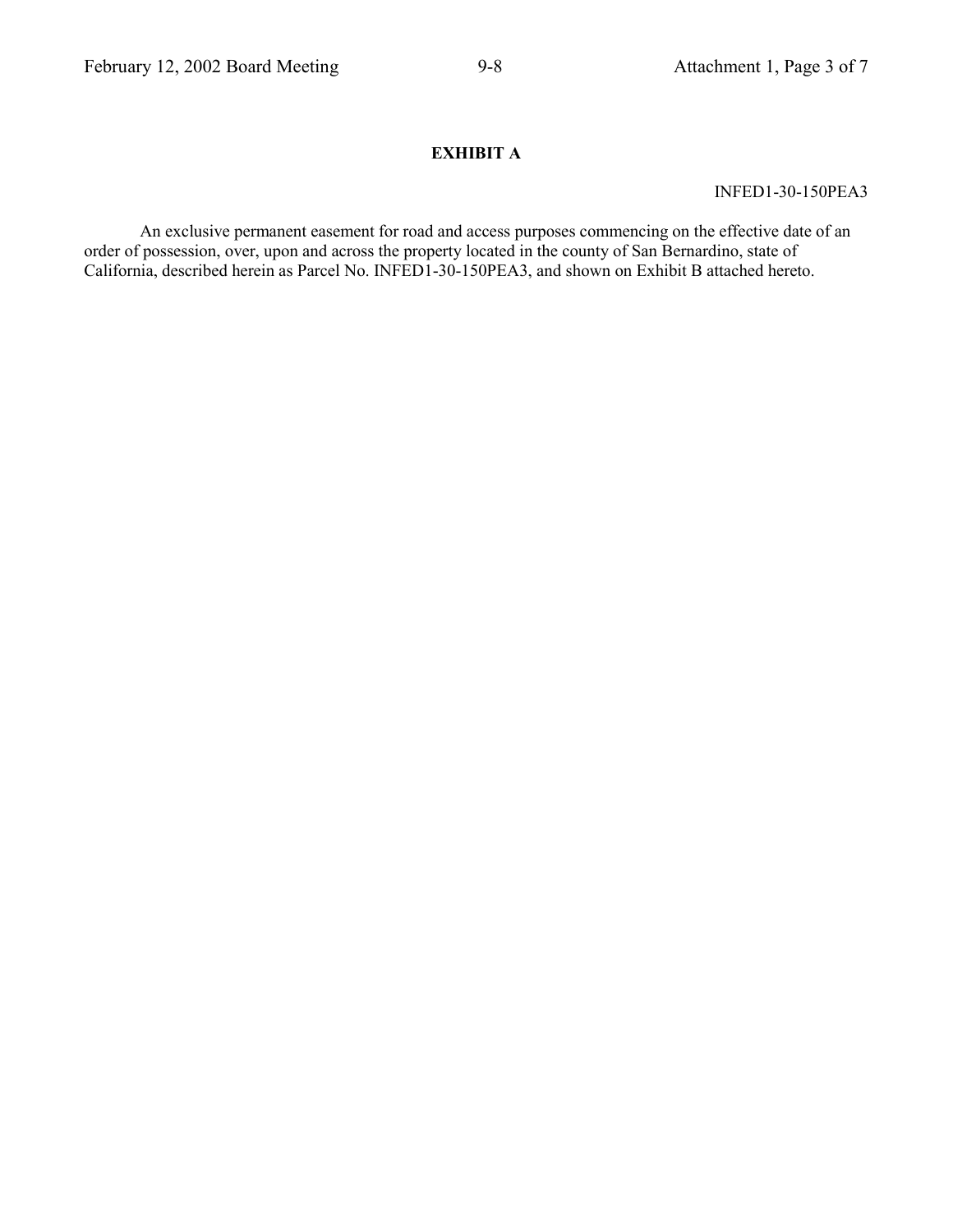#### **EXHIBIT A**

#### INFED1-30-150PEA3 CAMPUS CRUSADE FOR CHRIST, INC. A NON-PROFIT CORPORATION

That portion of the northwest quarter of the northeast quarter (NW14NE14) of fractional Section 14, Township 1 North, Range 4 West, San Bernardino Meridian, in the County of San Bernardino, State of California, described as follows:

Commencing at the northwest corner of the southeast quarter of the northeast quarter (SE<sup>1</sup>/ANE<sup>1</sup>/<sub>4</sub>) of said Section 14 as marked by a 4" i.p. with wood plug, tagged RCE 4562 24" above surface per Record of Survey filed in Book 7, page 37 of Record of Surveys of said County; thence along the west line of said SE¼NE¼ S 00° 21' 38" E 37.82 feet to the northeast corner of Lot 1 of said Section 14 as established by Parcel 1 of Court Decree No. 43149 recorded August 24, 1939 in Book 1364, page 300 of Official Records of said County and as marked by a 1" i.p. tagged LS 2788 1" below surface in lieu of 2" i.p. per Tract No. 6688 filed in Book 86, pages 86 through 89, inclusive of Maps, Records of said County; thence along the north line of said Lot 1 S 89° 57' 44" W 81.22 feet to the POINT OF BEGINNING; thence leaving said north line N 53° 32' 25" W 199.50 feet; thence N 01° 46' 48" E 341.59 feet; thence N 51° 51' 54" E 162.95 feet; thence N 13° 03' 05" E 95.53 feet; thence N 51° 41' 30" E 98.28 feet to the east line of said NW!4NE!4; thence along said east line N 00° 20' 09" W 166.90 feet to the southeast corner of the land conveyed to Del Rosa Mutual Water Company, a Corporation, by Deed recorded March 2, 1923 in Book 783, page 268 of Deeds, Records of said County; thence S 89° 26' 17" W 208.74 feet along the south line of said land conveyed to Del Rosa Mutual Water Company to the southwest corner of said last mentioned Deed; thence along the west line of said last mentioned Deed N 00° 17' 23" W to a point bearing S  $00^{\circ}$  17'  $23$ " E 168.03 feet from the north west corner of said last mentioned Deed; thence leaving said west line S 34° 23' 21" W 412.88 feet; thence S 48° 07' 58" W 95.97 feet; thence S 14° 21' 52" E 226.03 feet; thence S 15° 52' 16" W 257.55 feet; thence S 10° 17' 21" E 262.69 feet to a point on the north line of said Lot 1; thence along the north line of said Lot  $1 \text{ N } 89^{\circ} 57' 44''$  E  $406.06$  feet to the POINT OF BEGINNING.

#### PREPARED UNDER MY SUPERVISION

Wiseman P.L.S. 6241

09/06/0 Date



Page 1 of 2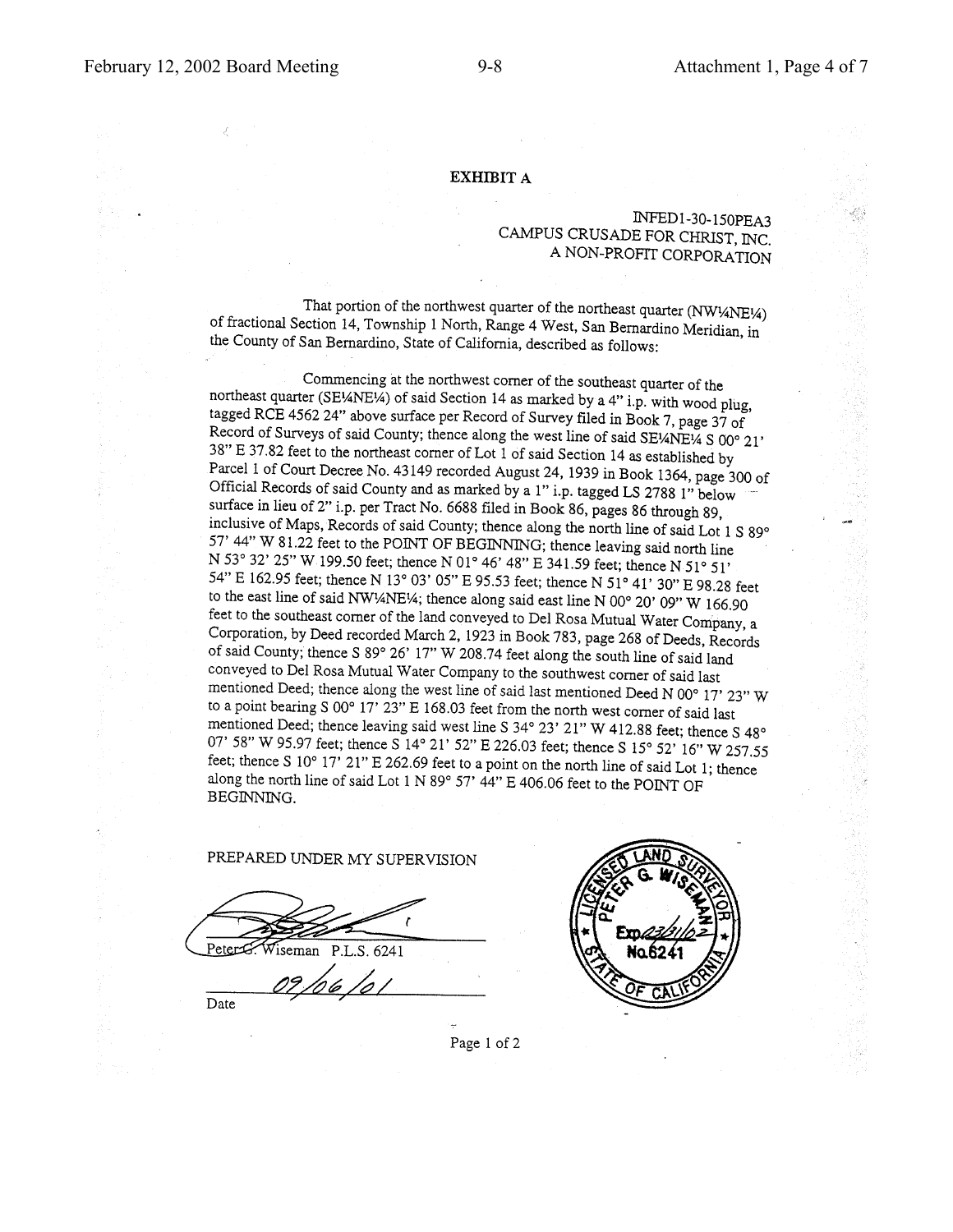parcel:

#### **EXHIBIT A**

#### INFED1-30-150PEA3 CAMPUS CRUSADE FOR CHRIST, INC. A NON-PROFIT CORPORATION

EXCEPTING therefrom that portion lying within the following described

Commencing at the northeast corner of said NW1/4NE1/4; thence along the east line of said NW<sup>1</sup>/4NE<sup>1</sup>/4 southerly 417.40 feet to the southeast corner of the land conveyed to Del Rosa Mutual Water Company, a Corporation, by Deed recorded March 2, 1923 in Book 783, page 268 of Deeds, Records of said County and the POINT OF BEGINNING; thence westerly 208.74 feet along the south line of said land conveyed to Del Rosa Mutual Water Company to the southwest corner of said last mentioned Deed; thence southeasterly to a point on said east line, said point being southerly 319.42 feet from the Point of Beginning; thence northerly along said east line 319.42 feet to the POINT OF BEGINNING.

All as shown on Exhibit B attached hereto and made a part hereof.

#### END OF DESCRIPTION

PREPARED UNDER MY SUPERVISION

Peter G. Wiseman P.L.S. 6241

Date

PGW\p:\..\infed1\30\legal\150pea3.doc



September 5, 2001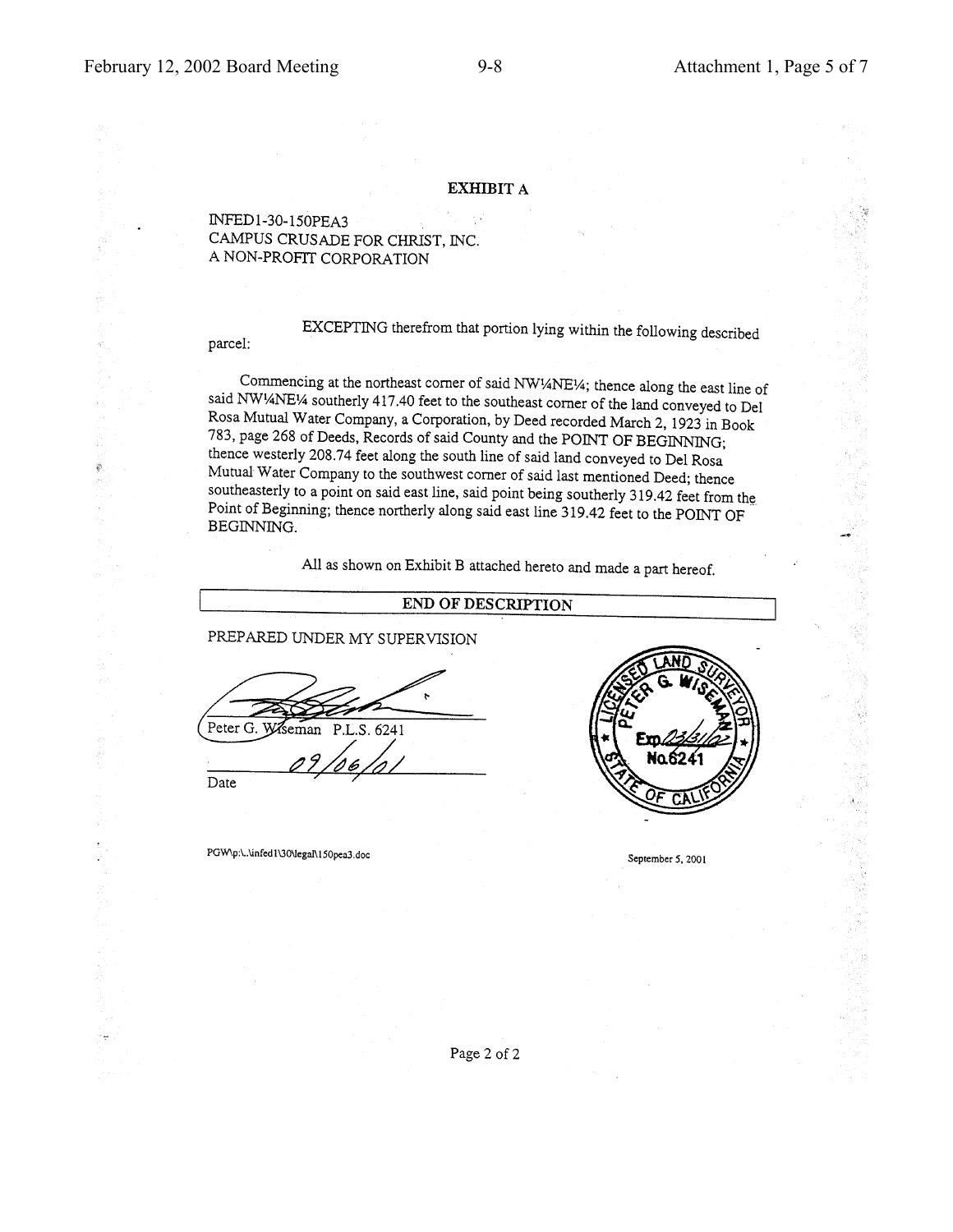